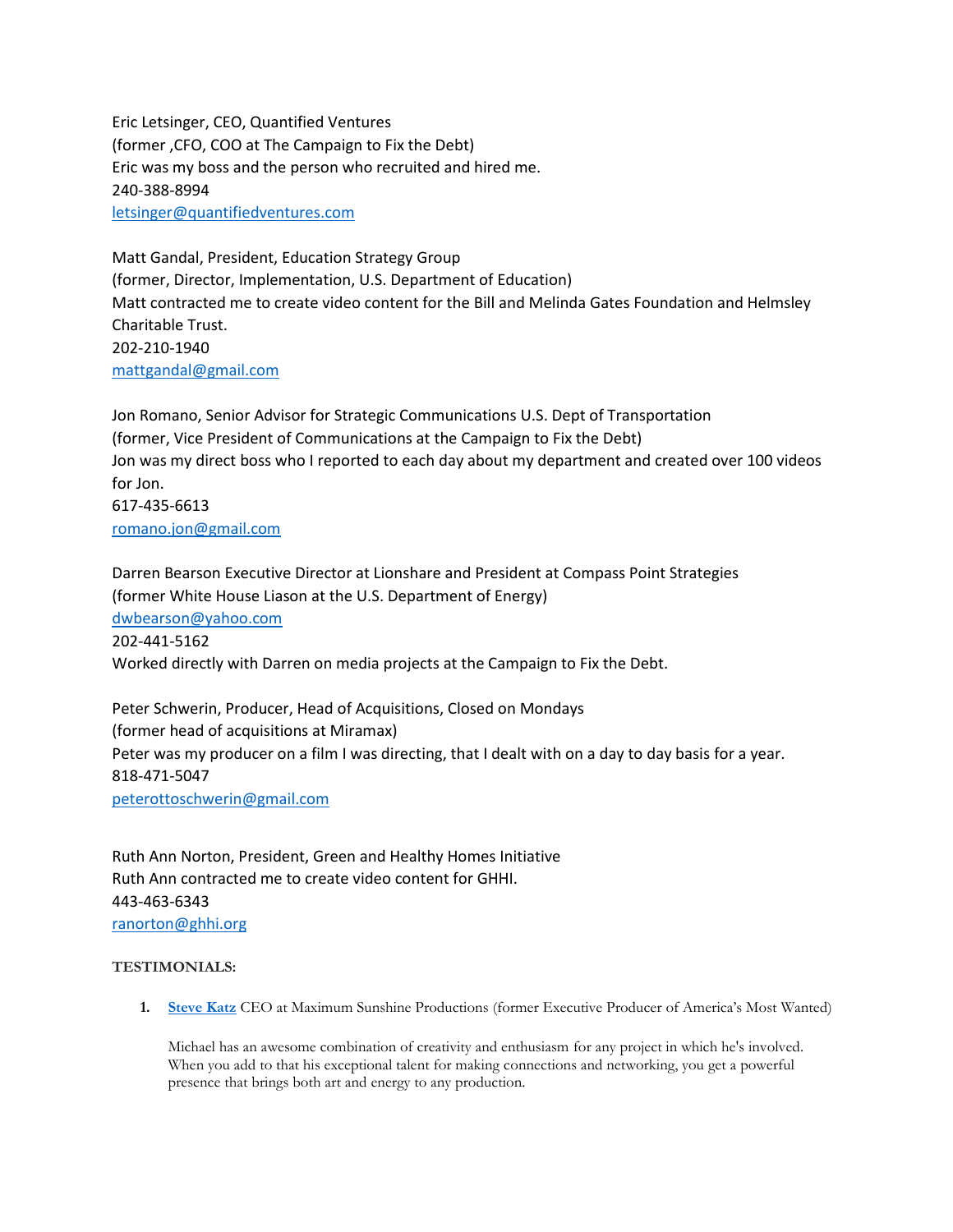One thing I particularly admire about Mike is his willingness to share -- his time, his expertise, his connections - - even when there's "nothing in it" for him. He is both easy and fun to work with, and I'm honored to recommend him. August 27, 2015

2. **[Jon Romano](https://www.linkedin.com/profile/view?id=97943319&authToken=zI1u) Senior Advisor for Strategic Communications at** U.S. Department of Transportation

Michael was a tremendous asset to the Campaign to Fix the Debt. I worked with him on a variety of projects over the last year and he always took on every assignment and added his creative brilliance to each one. Michael created hundreds of videos, interviewed Members of Congress, Fortune 500 CEOs, and key stakeholders from across the country and did so with professionalism and diligence. If I could create a visual media department in my next job, Mike would be the first person I called. His work ethic is unmatched and he would be a strong addition to any organization or campaign December 9, 2013

3. **[Rebecca S. Petrosian](https://www.linkedin.com/profile/view?id=152315221&authToken=Umh6)** Lead Contracts and Subcontracts Specialist. General Dynamics Advanced Information Systems (GDAIS) SEP!

Michael is a very dedicated, professional and hard working person, whom I admire. He goes above and beyond what is customarily expected to serve his clients. I superbly recommend Michael as a top professional Producer. SEP February 18, 2014

4. **Eric Letsinger** [Executive Vice President at Green & Healthy Homes Initiative](https://www.linkedin.com/profile/view?id=210423974&authToken=ZmSC)

Michael ran our video, film and technical productions department at the Campaign incredibly well. He is very talented, hard-working, focused and hits fast-paced deadlines with precision. Michael not only brings a highlevel of creativity to each project, but his ability to manage projects to be on-time and on-budget is second to none. I'd hire him again in a heartbeat.<sup>[17]</sup> December 9, 2013

5. **[Phillip Perry](https://www.linkedin.com/profile/view?id=11504270&authToken=35Np)** Senior Account Supervisor at Adfero

I had the opportunity to work with Mike on an issue advocacy campaign in 2013. He always brought a filmmaker's eye for detail and creativity to the projects we worked on, which was especially important for making federal budget issues easy to understand and interesting. Beyond his skill as a director and producer, he was always a pleasure to work with no matter the time constraint or challenges faced. December 9, 2013

6. **[Dwight Campbell](https://www.linkedin.com/profile/view?id=24862121&authToken=951N)** Independent Entertainment Professional (Head Lighting Technician/Gaffer of films such as; *The Abyss, The Hunger Games, The Fighter, Always, The Crow, About Schmidt, Far and Away, Backdraft, etc.)*

Michael Pollak is a great pleasure to work. Michael completely understands production and producing. His greatest talent for bring the best results form each and every person involved. He makes everyone feel comfortable and appreciated while giving every individual time to excell at their job. I look forward to working again with him. Dwight D.Campbellser January 12, 2011

7. **[Chris Gaida](https://www.linkedin.com/profile/view?id=2770864&authToken=wfq3)** Segment Producer at Disney

Michael is a very driven and creative man. What makes him a great Director and leader is ability to truly care for the people that work with and for him. He is able to balance business and pleasure like no other and truly can bring out the best performances in his actors. [17] anuary 13, 2011 [17]

## 8. **Charlie G. Cummings Senior Director | America Achieves**

Michael was very professional and at the same time fun to work with. He and his company produced a series of video interviews of teachers and principals that we used for advocacy campaigns. Michael captured our Fellows' messages, which contributed to the success of the campaigns.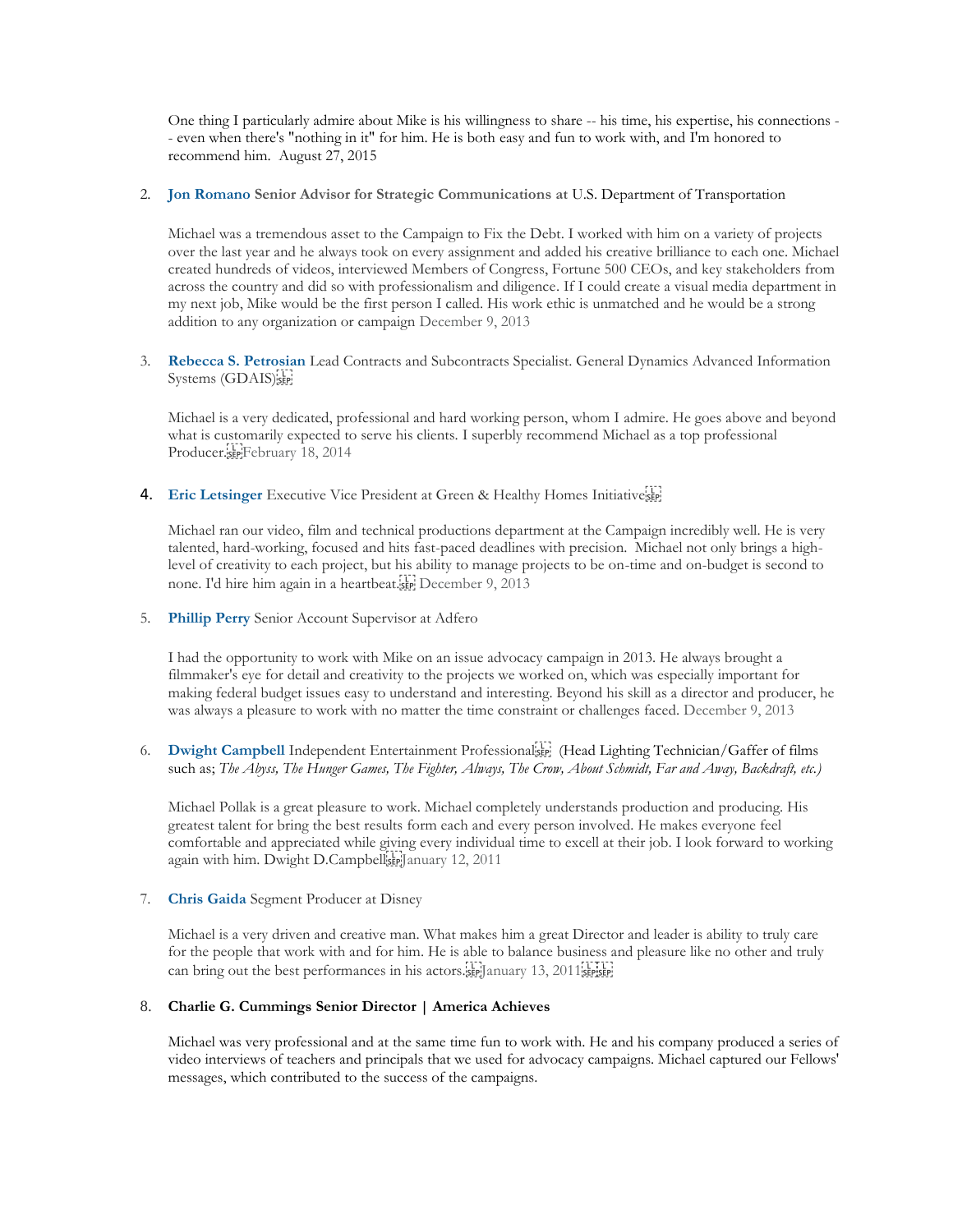**9. [Marcus Markle](https://www.linkedin.com/profile/view?id=135334054&authToken=6MG3)** Program Associate, State Educator Voice Fellowships at America Achieves

Michael is among the most responsive clients that I've had the opportunity to work with. To make it even better, Mike is friendly, courteous, and cordial. It's a rarity in a client to be fun and humorous--- and it made working with him a treat. Mike and his team also turned around the work rapidly, even committing time on the weekend to get it done. February 26, 2015

**10. [Sibyll Carnochan Catalan](https://www.linkedin.com/profile/view?id=16945644&authToken=ZaqB)** Director, UCLA Academy at UCLA

Michael is a skilled professional who created a series of excellent videos/interviews for the America Achieves Fellowship for Teachers and Principals. I highly recommend Michael and his team.

11. **[Darren Bearson](https://www.linkedin.com/profile/view?id=19456003&authToken=HhVG)** Senior Vice President for State Affairs and Outreach at American Coalition for Clean Coal Electricity<sup>[1]</sup>

Michael is creative, hardworking, and able to get the job done. I worked with him on many projects and I was always happy with the final product. December 4, 2013

12. **[Jerry Griffith](https://www.linkedin.com/profile/view?id=53915820&authToken=9_Ye)** Jerry Griffith - Filmmaker at Cartesian Coordinates

One of the best things about working with Mike is that he is so easy to get along with. Yes, he's creative, knowledgeable and professional, but so are a lot of people. When you work with Mike you get a real sense that he cares about the project, the needs of the client and the other members of the team. This attitude makes him a real pleasure to work with and ultimately produces a better quality product. October 4, 2013

13. **[Chris Dreibelbis](https://www.linkedin.com/profile/view?id=11931535&authToken=Xxbf)** Digital and Creative Media

I worked closely with Mike at the Campaign to Fix the Debt, where he produced several videos that were instrumental in our education and engagement efforts. He is extremely creative and competent and was a great colleague to work with.<sup>17</sup> March 18, 2014

14. **[James Rea](https://www.linkedin.com/profile/view?id=19571374&authToken=lnNs)** Experts/Clearly ~ Communications Coaching & Consulting

Video production is a tricky field. It takes speed to get projects done on time, yet patience to attend to the smallest of details. It takes a strong personality who can design and execute a coherent vision, yet someone flexible enough to work with a client's demands. It takes an artist's sensibility to create the product, yet a COO's skills to manage that project and the various team members involved. Michael is one of the few I've met in this field who brings all of these traits to the table. Top notch work, delivered on time, and by a person who's a true pleasure to work with. October 4, 2013

15. **[Christopher Mozdzen](https://www.linkedin.com/profile/view?id=49554062&authToken=Rh5v)** Director at ContagiousLA & Magali Films

I have worked with Michael on various commercial projects since 2004. As a producer Michael is an excellent communicator and extremely hands on with all of the various tasks that he is responsible for performing. He is totally dedicated to contributing his skill set to help create the best product possible.<sup>[1</sup>] November 16, 2009

16. **[Anne Schwab](https://www.linkedin.com/profile/view?id=17532126&authToken=apbh)** Award-Winning Scriptwriter | Director | Producer | Copywriter at CMS Writing and CMS Video Production

Michael Pollak is an organized, hard-working executive producer who can assemble effective teams for stunning results. He is budget conscious and keeps his eye on the prize. He is easy to works with and everyone likes him. He offers out-of-the-box solutions for video production and other disciplines. Fight November 1, 2013

17. **[Michael Tolosa](https://www.linkedin.com/profile/view?id=706490&authToken=_Y1G)** Content & Social Marketing Expert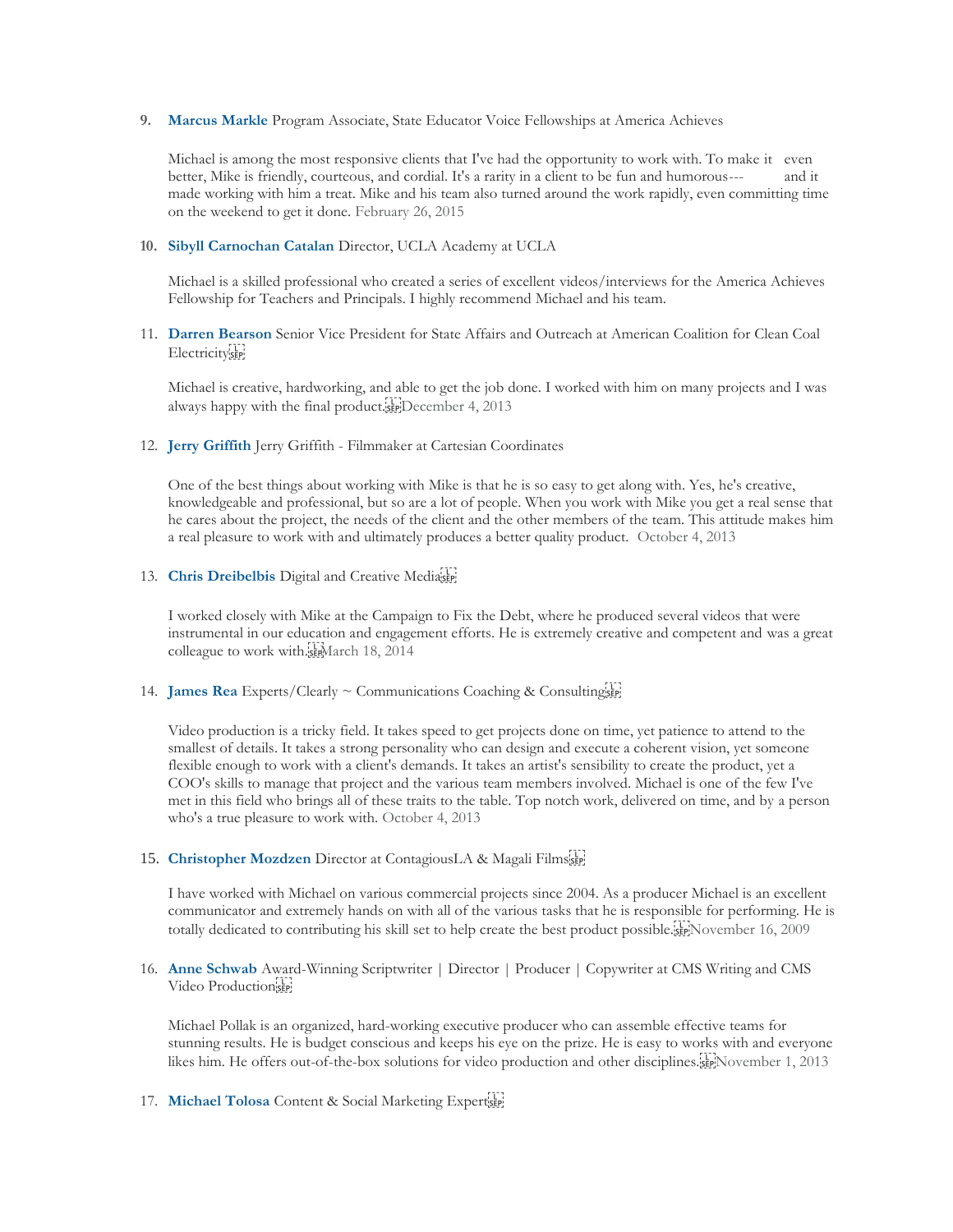It was a pleasure working with Michael. He has a fun attitude and keeps the shoot moving. As an actor, it was a dream come true to play a firefighter and ride in the fire truck. Great production value, funny script, and excellent end product. February 23, 201[5](https://www.linkedin.com/profile/view?id=11931535&authToken=Xxbf) 

#### 18. **[K.Clare Johnson](https://www.linkedin.com/profile/view?id=22930821&authToken=37q6)** Social Media Manager & Content Editor

Michael is the kind of director I love working with! Smart, funny, professional, encourages you to do your best work, and treats everyone on set with the utmost of respect. I can only hope I get to work with him again soon!see!January28, 2011;see!

#### 19. **[Christa Geno](https://www.linkedin.com/profile/view?id=2770864&authToken=wfq3)** Executive Producer at C2C Media Group

[Michael is a top notch director and producer who seamlessly blends the talents of his crew, actors, dancers, and](https://www.linkedin.com/profile/view?id=2770864&authToken=wfq3)  [assistants in each of his videos for the Committee for a Responsible Federal Budget. I have had the](https://www.linkedin.com/profile/view?id=2770864&authToken=wfq3)  [opportunity to work on 4 of these projects and it is always a pleasure working with Michael as he produces only](https://www.linkedin.com/profile/view?id=2770864&authToken=wfq3)  [the best videos for his clients. October 4, 2013](https://www.linkedin.com/profile/view?id=2770864&authToken=wfq3)

### 20. **[Justin Adams](https://www.linkedin.com/profile/view?id=2770864&authToken=wfq3)** Freelance Film/Video Production

[Working with Michael was a great experience. When you meet him, his enthusiasm and goodwill are obvious.](https://www.linkedin.com/profile/view?id=2770864&authToken=wfq3)  [But when you start looking at the production as a whole, you realize he is also very good at surrounding](https://www.linkedin.com/profile/view?id=2770864&authToken=wfq3)  [himself with the right people for the right job. He has talent, a strong vision and the ability to manage people](https://www.linkedin.com/profile/view?id=2770864&authToken=wfq3)  [by letting them do what they do best. He is a pleasure to work with and I would not hesitate to work with him](https://www.linkedin.com/profile/view?id=2770864&authToken=wfq3)  again. **SEP**January 12, 2011

## 21. **[Scott Gordon](https://www.linkedin.com/profile/view?id=10055389&authToken=a3en)** Owner, CEO - [Word Wizards, Inc.](https://www.linkedin.com/profile/view?id=10055389&authToken=a3en)

[Michael is a hard working board member for TIVA and a heck of a nice guy. Scott L. Gordon](https://www.linkedin.com/profile/view?id=10055389&authToken=a3en) [5] anuary 23, [2013](https://www.linkedin.com/profile/view?id=10055389&authToken=a3en)

# 22. **[Shane S. 'Doogan' Doull](https://www.linkedin.com/profile/view?id=10055389&authToken=a3en)** CEO-BABY BOOM!, Inc.

[The first time I worked on a 'major' shoot I worked with Michael. I was very impressed at how organized he](https://www.linkedin.com/profile/view?id=10055389&authToken=a3en)  [was during the entire process, even when shooting scenes that were made 'on the fly' and not part of the daily](https://www.linkedin.com/profile/view?id=10055389&authToken=a3en)  [schedule. I didn't think he would be very approachable as I was the new-guy. I was wrong. Michael and I hit it](https://www.linkedin.com/profile/view?id=10055389&authToken=a3en)  [off and have kept in touch ever since. We'll probably make a production together before too long as we keep](https://www.linkedin.com/profile/view?id=10055389&authToken=a3en)  [kicking the idea around. In any case, Michael is going to do all he can to make his projects a success and has](https://www.linkedin.com/profile/view?id=10055389&authToken=a3en)  [the training, connections and tenacity I'd look for when investing in a film project. July 8, 2012](https://www.linkedin.com/profile/view?id=10055389&authToken=a3en) SEPISEP

### 23. **SEPS COTT Bruffey** [Visual Media and Multimedia Creator](https://www.linkedin.com/profile/view?id=10055389&authToken=a3en) SEP

[Having worked with Michael on a number of projects over the years, I have to say that there are few producers](https://www.linkedin.com/profile/view?id=10055389&authToken=a3en)  [or directors I'd rather work with. When he brings me on board a project of his, the work is easy and quick;](https://www.linkedin.com/profile/view?id=10055389&authToken=a3en)  [Mike's great at communicating exactly what he wants and how he wants it. When I've brought Mike onto](https://www.linkedin.com/profile/view?id=10055389&authToken=a3en)  [projects of mine, there's been no hassles or confrontations, he just gets the work done. When we've both](https://www.linkedin.com/profile/view?id=10055389&authToken=a3en)  [worked collaboratively, it's always an easy shoot; we all get on the same page quickly and knock out the job.](https://www.linkedin.com/profile/view?id=10055389&authToken=a3en)  [If you're looking for someone to produce, Mike will keep the shoot organized and the team on point. If you're](https://www.linkedin.com/profile/view?id=10055389&authToken=a3en)  [looking for someone to direct, Mike will see that the best possible shots of the best possible performances are](https://www.linkedin.com/profile/view?id=10055389&authToken=a3en)  [what you have when the shoot wraps. July 5, 2012, Scott was with another company when working with](https://www.linkedin.com/profile/view?id=10055389&authToken=a3en)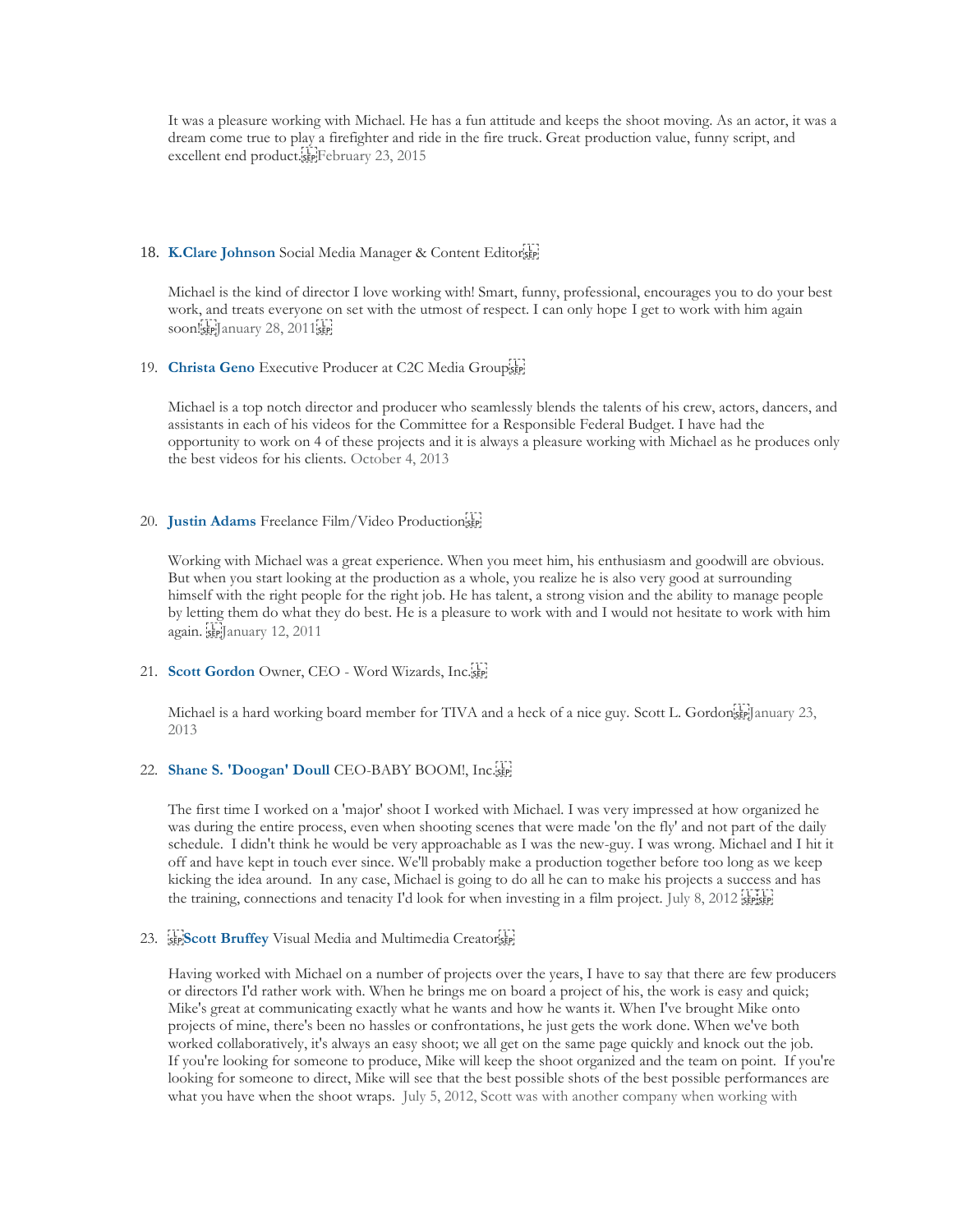Michael at Michael Pollak - [Film and Video Independent Contractor and Consultant](https://www.linkedin.com/profile/view?id=10055389&authToken=a3en) SEPISEP

- 24. **[Eric Johnson](https://www.linkedin.com/profile/view?id=10055389&authToken=a3en)** Freelance Colorist [Michael was a pleasure to work with. He knew what he was looking for and was easy going and relaxed, which](https://www.linkedin.com/profile/view?id=10055389&authToken=a3en)  [made my job considerably easier to do.](https://www.linkedin.com/profile/view?id=10055389&authToken=a3en)<sup>1</sup> [Fe] une 22, 2011
- 25. **[Susan Barta](https://www.linkedin.com/profile/view?id=10055389&authToken=a3en)** Owner/Writer/Publisher/Producer for BartaHouse, LLC

[Hired Mike twice to direct fundraising short reels for a documentary. He was in control and creative and had a](https://www.linkedin.com/profile/view?id=15696872&authToken=OBVF)  [great way of directing talent \(me\). The reel he delivered edited together and I was very pleased and enjoyed](https://www.linkedin.com/profile/view?id=15696872&authToken=OBVF)  [working with him. I will hire him again, when I have a need.](https://www.linkedin.com/profile/view?id=15696872&authToken=OBVF) February 25, 2014

26. **[Brian Geno](https://www.linkedin.com/profile/view?id=10061426&authToken=qMFV)** Tenacious litigator providing thoughtful, creative defensive strategies in the tax, immigration & criminal law arenas

Mike is a wonderful film and video director. Creative. Collaborative. Solution Oriented. He learns his client's business, then their needs and brings top flight answers to business problems. I recommend Mike for any professional endeavor. Brian Geno December 16, 2013, Brian was with another company when working with Michael at Fix the Debt Campaign

27. [Pete Raczynski](https://www.linkedin.com/profile/view?id=224824037&authToken=DBct) **SEC**ommercial Real Estate

Michael is very hands-on in how he approaches his projects. He takes a genuine interest in his client's ventures and projects and works with a very good team of experts. Michael and his team were professional, timely and very creative and all at reasonable costs. Michael is a joy to work with  $\sum_{s}^{[1]}$  March 12, 2014 $\sum_{s}^{[1]}$ 

28. **[Erik Sharar](https://www.linkedin.com/profile/view?id=249409571&authToken=8F43)** Freelance Musician and Photographer

Michael is very thorough, concise, and creative producer. He's also very goal oriented and is fantastic to work with.strOctober 8, 2013

29. **[Susan Speer](https://www.linkedin.com/profile/view?id=35303347&authToken=cKIY)** PRESIDENT at Speer Appraisals

My daughter has worked with Michael both in front of and behind the camera and the experience has always been positive. She is lucky to have him as a mentor. He is an extremely talented and professional Director and Producer. I highly recommend Michael Pollak.<sup>[17]</sup>October 4, 2013, Susan was with another company when working with Michael at Fix the Debt Campaignstrict

30. **[Cid Collins Walker](https://www.linkedin.com/profile/view?id=10733309&authToken=9qtK)** Executive Producer, Director + Founder of Black Opal Productions LLC

I recommend Michael Pollak without reservation. We had the benefit of working together on two projects and he was on time, on budget and brought to the project a very special set of skills. We were working on tight deadline to produce an online video with a short turnaround. Michael came to the project with very progressive tools to help produce the project, and a clear knowledge on how to operate the equipment to get the video finished. I would greet the opportunity to have Michael on a creative team again. He is cheerful, accessible and skilled. October 4, 2013

31. **[Michael Boyle](https://www.linkedin.com/profile/view?id=34523364&authToken=5x8C)** Independent Media Production Professional

Michael is a detailed orient[ed manager. He is knowledgable in his job requirements and a creative thinker.](https://www.linkedin.com/profile/view?id=27291667&authToken=Y9Q9) October 4, 2013

32. **[John Douglass](https://www.linkedin.com/profile/view?id=27291667&authToken=Y9Q9)** *SEPISEP EXET Director*, Film & Media Arts at American University<sup>[17]</sup>

Michael has worked as a free-lance photographer in the Washington, DC area. He has had two of his